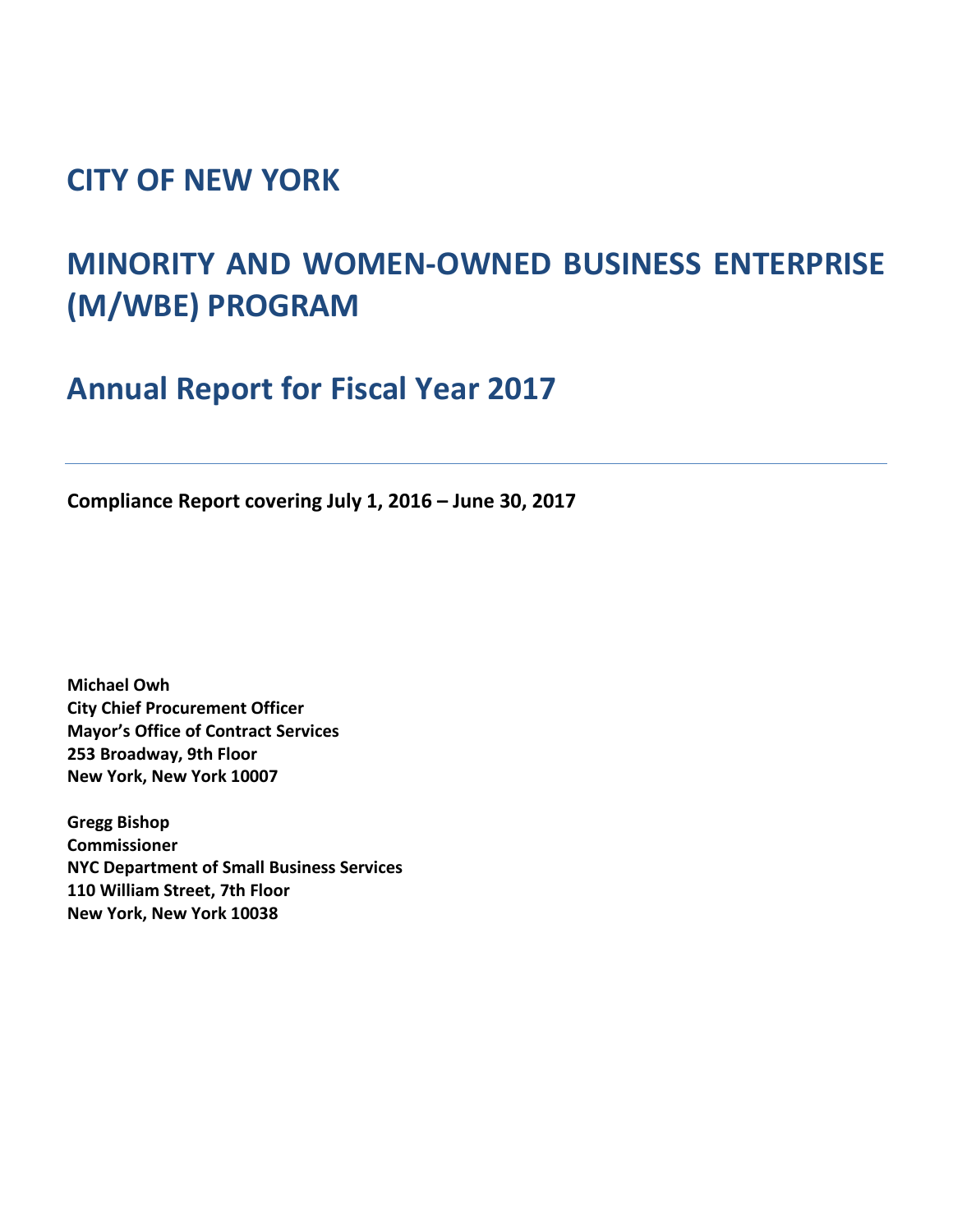### **Table of Contents**

| $\overline{3}$ |
|----------------|
|                |
| 5              |
| 6              |
|                |
| 9              |
| 10             |
|                |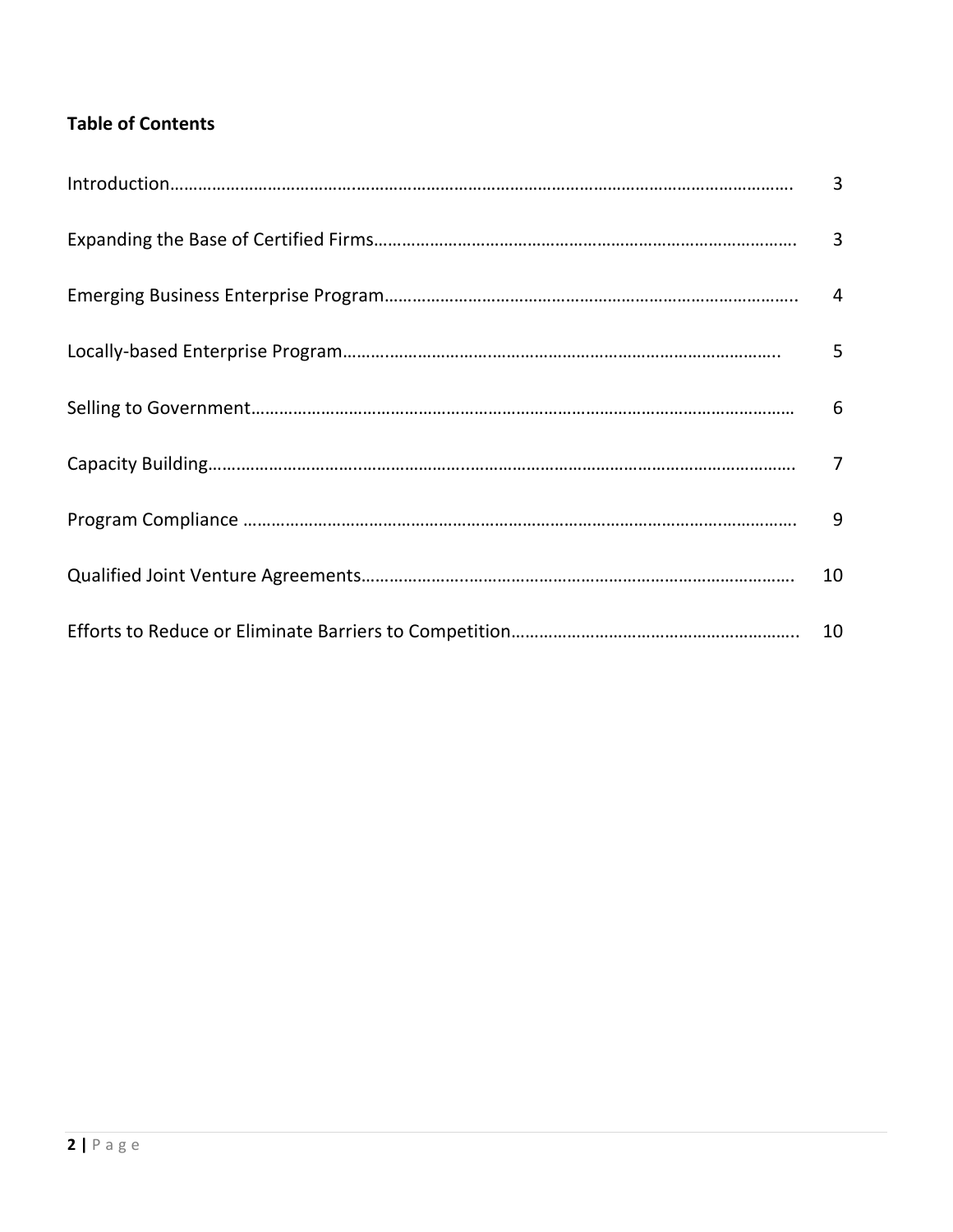#### **Introduction**

This report describes the City's efforts to ensure minority and women-owned businesses have greater access to public contracting opportunities. The reporting period covers program accomplishments for Fiscal Year 2017 (July 1, 2016 – June 30, 2017). As per the New York City Administrative Code §6-129(l)1, the Director of the Mayor's Office of Contract Services (MOCS), as City Chief Procurement Officer, and the Commissioner of the Department of Small Business Services (SBS), jointly submit the report.

This report, along with the [Agency Procurement Indicators](http://www1.nyc.gov/site/mocs/resources/publications.page) published by MOCS, summarizes program activity, prime contract, and subcontract utilization data for City-certified Minority and Women-Owned Business Enterprises (M/WBEs) and Emerging Business Enterprises (EBEs), as well as additional data specified in Section 6-129 of the New York City Administrative Code. The report covers both prime contracts that were registered in FY 2017 and subcontracts approved in FY 2017, including procurements that were solicited before LL 1 became effective and are subject to LL 129.<sup>1</sup> The City's M/WBE program is led by the Mayor's Office of M/WBEs and is administered in partnership with SBS and MOCS.

In addition to the requirement that the City find vendors responsible, State law also requires that most contracts be awarded to the lowest responsive bidder or the best proposer. SBS has worked aggressively to expand opportunities for minority and women-owned firms by connecting them to a comprehensive range of programs that provide procurement technical assistance and capacity building support, as well as other resources to help them navigate and compete in the public procurement marketplace. In FY 2017, the City awarded over \$1 billion in combined prime and subcontract awards to City-certified M/WBE vendors. The report demonstrates that the City and its agencies made substantial progress towards achieving citywide goals in FY2017.

#### **Expanding the Base of Certified Firms**

 $\overline{\phantom{a}}$ 

SBS continues to increase the participation of M/WBE firms in City contracting by expanding its base of certified businesses. During the certification process, a company's ownership and management structure is thoroughly reviewed to ensure the applicant performs the key functions of the business. Minority and women-owned firms who choose not to certify with the City are neither tracked nor measured in the City's

 $^1$  LL 1 amended the law that created the City's M/WBE program, LL 129 of 2005. The new law took effect on July 1, 2013.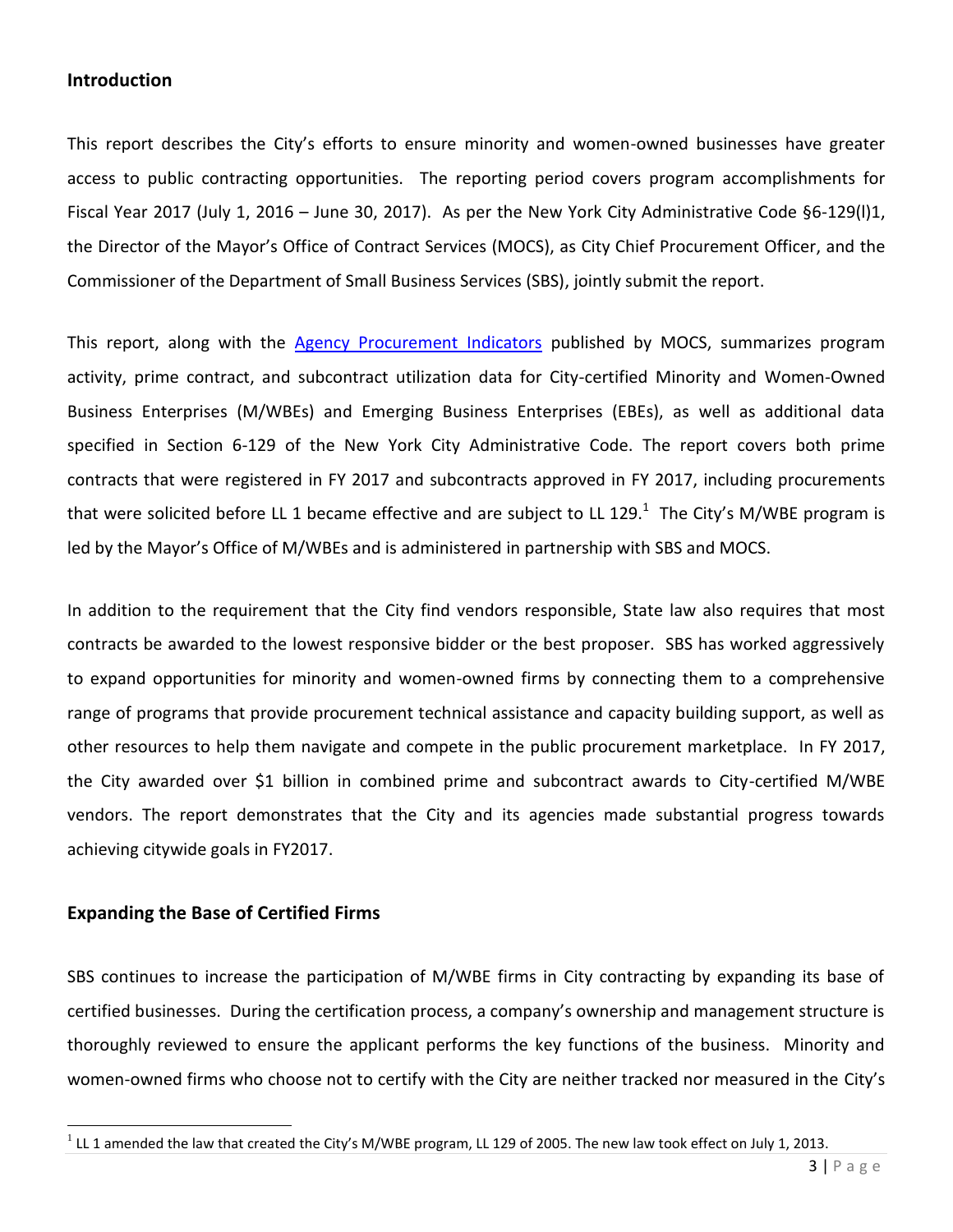performance reporting. The NYC Online Certification Portal [\(www.nyc.gov/certifyonline\)](https://a801-sbscssp.nyc.gov/CitizenAccess/) allows M/WBE firms to certify and recertify online, check the status of applications, and update their business profiles to better promote themselves to buyers. In addition to the regular certification workshops, during the reporting period, SBS continued to hold one-on-one certification application review sessions. These sessions helped ensure that firms submitted complete and quality application packages, reduced back and forth and delays, and increased the chances of obtaining certification. In FY 2017, SBS conducted 31 certification workshops and application review sessions for 294 businesses. In the reporting period, SBS also streamlined the applications for M/WBE certification and recertification to provide a more efficient path to getting certified while maintaining the integrity of the process. The new, user-friendly applications have less paperwork and are simplified and sequenced to expedite the completion process. The City also created a separate, simpler application for small businesses that are sole proprietors to make the application process more accessible and user-friendly.

Various community partners help extend the reach of SBS certification outreach efforts. Businesses receive assistance in applying for certification from these organizations, including the New York City Council-funded community-based groups that comprise the M/WBE Leadership Association, and the SBS network of Business Solutions Centers located throughout the five boroughs. This helps to ensure a higher quality application, making the submission and the certification review process easier and simpler. In FY 2017, SBS certified 1,033 new M/WBEs and recertified 642 M/WBEs, bringing the total number of City-certified companies to 5,122 as of June 30, 2017. Our community partners help support the business growth of M/WBEs with marketing workshops, networking events, and business development services. During the reporting period, SBS collaborated with local development corporations, trade associations, industry membership organizations, and local chambers of commerce on 225 events to spread the word about the benefits of certification and the range of capacity-building services available citywide to help businesses grow.

#### **Emerging Business Enterprise Program**

Local Law 12 of 2006 created the Emerging Business Enterprise ("EBE") program directed at expanding procurement opportunities to disadvantaged businesses. Although similar outreach approaches and capacity-building initiatives were and continue to be undertaken by SBS to successfully implement the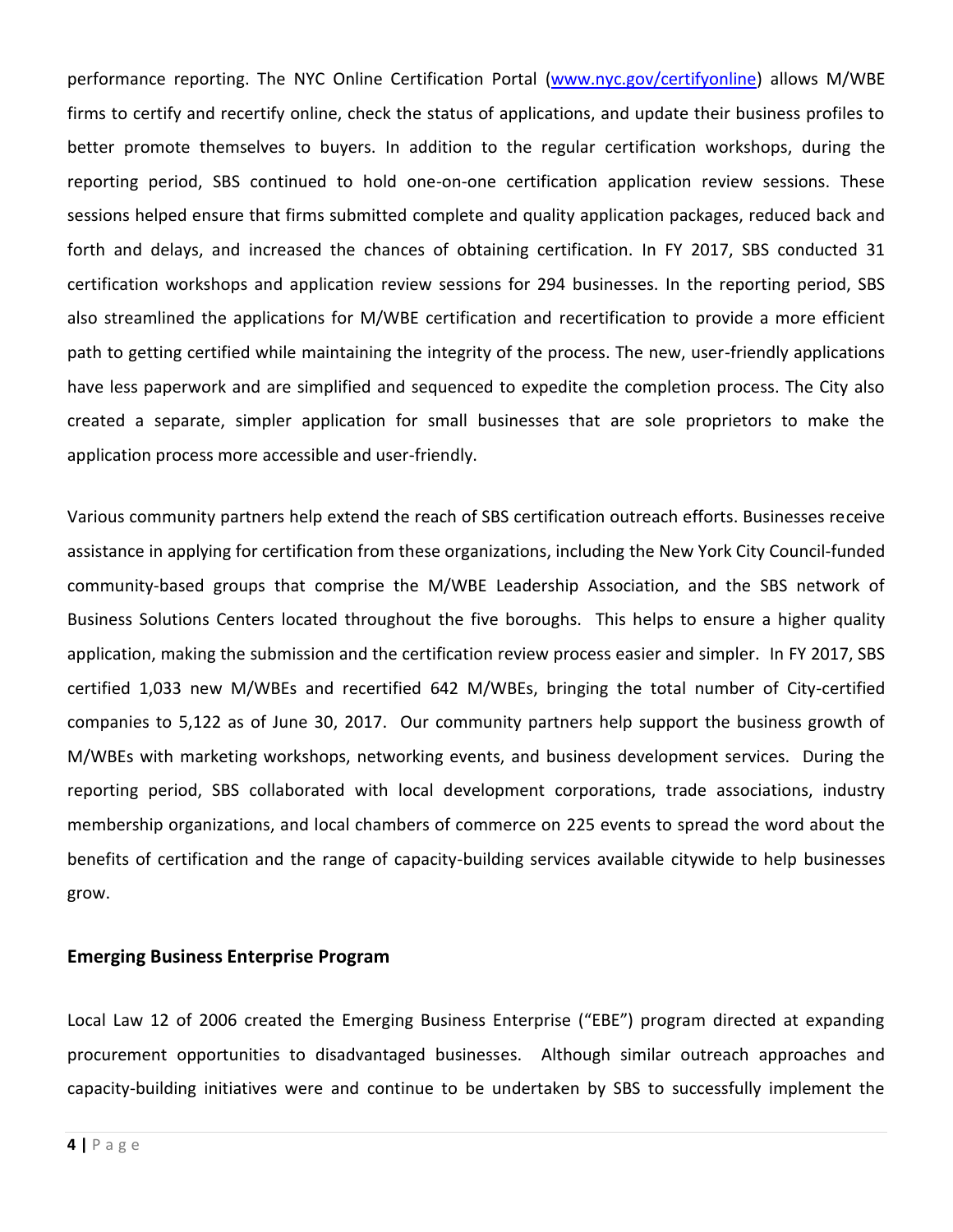M/WBE and EBE programs (SBS often targets potential M/WBE and EBE groups simultaneously), the outcomes of such measures are quite different. Similar to the federal DBE program, eligibility for EBE certification under the City's program requires that applicants satisfy a two-prong test of economic and social disadvantage. Where social disadvantage is presumed for M/WBEs and further evaluation of social or economic disadvantage criteria is not required for those individuals, the City's EBE program criteria relies on individual and specific determinations of an applicant's disadvantage. As of June 30, 2017, there are 7 certified EBE companies.

Unlike the M/WBE program, limited participation in the EBE program has made it difficult for City agencies to set goals on contracts. During the reporting period, EBEs were awarded a total of \$1,200 in all types of primes and subcontracts.

SBS continues to strive towards increasing participation in the EBE program through a wide range of outreach efforts regularly conducted with businesses and community partners. Once increased participation in the EBE program is achieved, City agencies will have sufficient availability of certified EBE firms needed to set feasible contract goals.

#### **Locally-based Enterprise Program**

Although the Locally Based Enterprises (LBE) program is not referenced in Administrative Code §6-129, LBE is a certification category administered by SBS, and the applicability of the LBE program in City procurement is impacted by the M/WBE program. As set forth in Administrative Code §6-108.1, the LBE program is designed to promote the growth of small construction firms through greater access to contracting opportunities with the City. Generally, the program requires agencies to utilize LBEs as a prime or subcontractor on specific construction contracts. However, the number of contracts subject to the LBE program has substantially decreased in recent years due to other goal-setting programs established by the City, State and federal governments. Under the LBE program rules, contracts are excluded from the program if they are federally or State funded and subject to their requisite goal programs. Federally funded construction projects are generally subject to the Disadvantaged Business Enterprise program, and State funded contracts are subject to other goals requirements as well, including Article 15-A of the New York State Executive Law. As many City construction contracts are federally and State funded and subject to subcontracting goals under those programs, they are not covered by the LBE program. With the creation of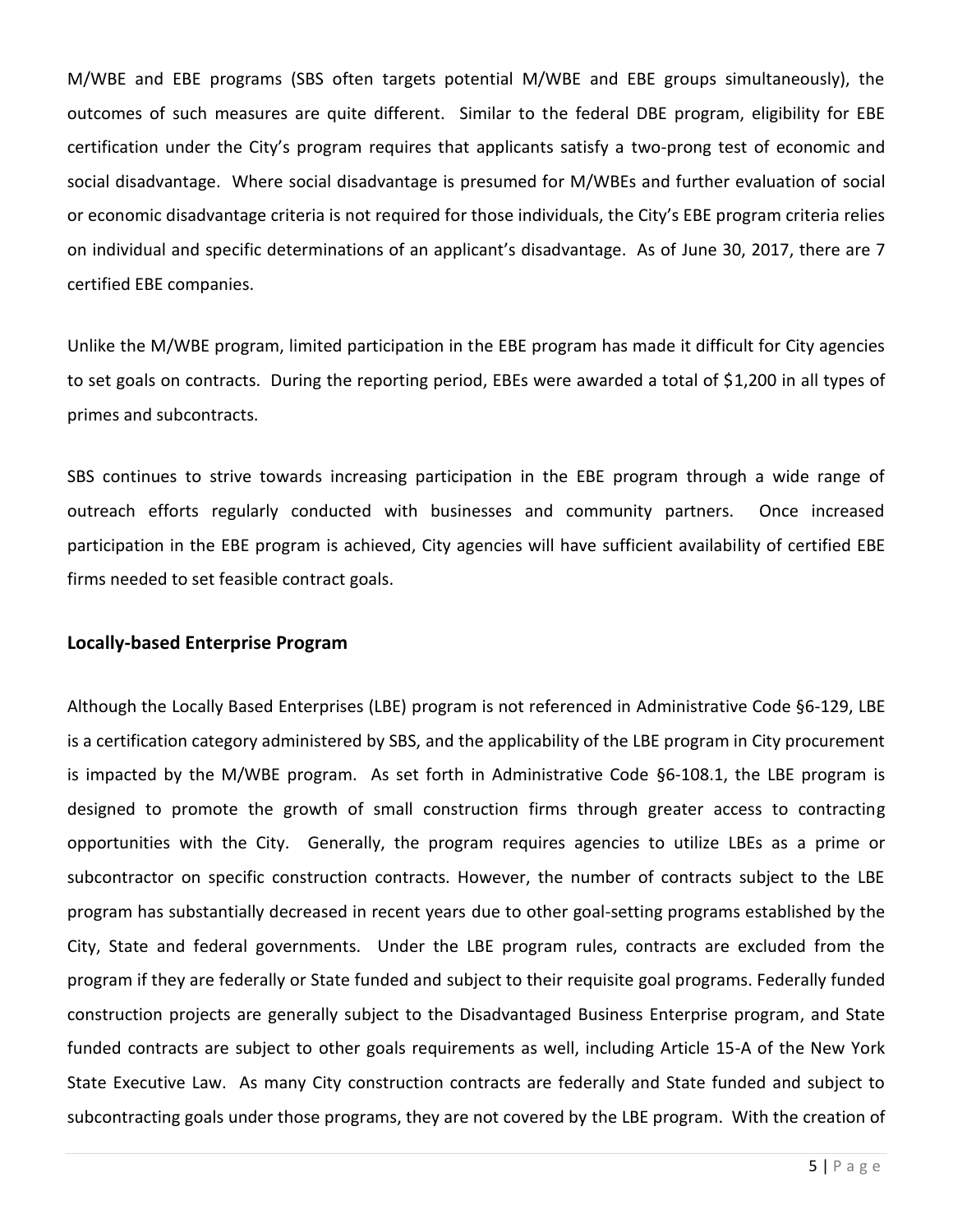the City's M/WBE program, M/WBE subcontracting goals are applied to City funded construction contracts in lieu of LBE goals. Accordingly, this further limits the applicability of the LBE requirements.

During the reporting period, SBS certified and recertified 16 firms as LBEs, bringing the total number of LBE certified firms to 34 as of June 30, 2017. Many of our LBEs are also certified as M/WBEs and can be considered for subcontracting opportunities on City construction projects with M/WBE goals. During the reporting period, LBEs were awarded \$2,199,561 in all types of prime and subcontract awards.

#### **Selling to Government**

SBS offers selling to government services that help M/WBEs navigate the City's procurement system. Services are provided through a combination of workshops and one-on-one assistance. To be an effective bidder on City contracts, M/WBEs must understand the City's procurement rules, the types of contracts, contract sizes, and how to interpret and respond to solicitations. M/WBEs must also maintain the most up-to-date information on their profile in the SBS Online Directory of Certified Businesses (www.nyc.gov/buycertified) and other City procurement systems. In FY 2017, SBS worked with 1,147 companies to help them understand the City's procurement rules, introduce them to NYC government contracting, explain the benefits of certification, and update their contact information and business profiles.

Also during the reporting period, 370 companies attended SBS' regularly scheduled workshop "Selling to Government", a monthly workshop open to the public that provides firms with the foundational basics of government contracting.

Through SBS' Technical Assistance Program, firms receive one-on-one assistance on submitting the most competitive bids and proposals for City contracting opportunities. In the reporting period, SBS held 406 one-on-one sessions. Additionally, in FY 2017, 373 companies attended SBS' Technical Assistance workshops that provided targeted training to different industries on government contracting techniques.

SBS also works with the New York City Council through the M/WBE Leadership Association to provide certified firms with more capacity-building services, including help applying for loans and surety bonds, preparing bids and proposals, and marketing to both the public and private sector. During the reporting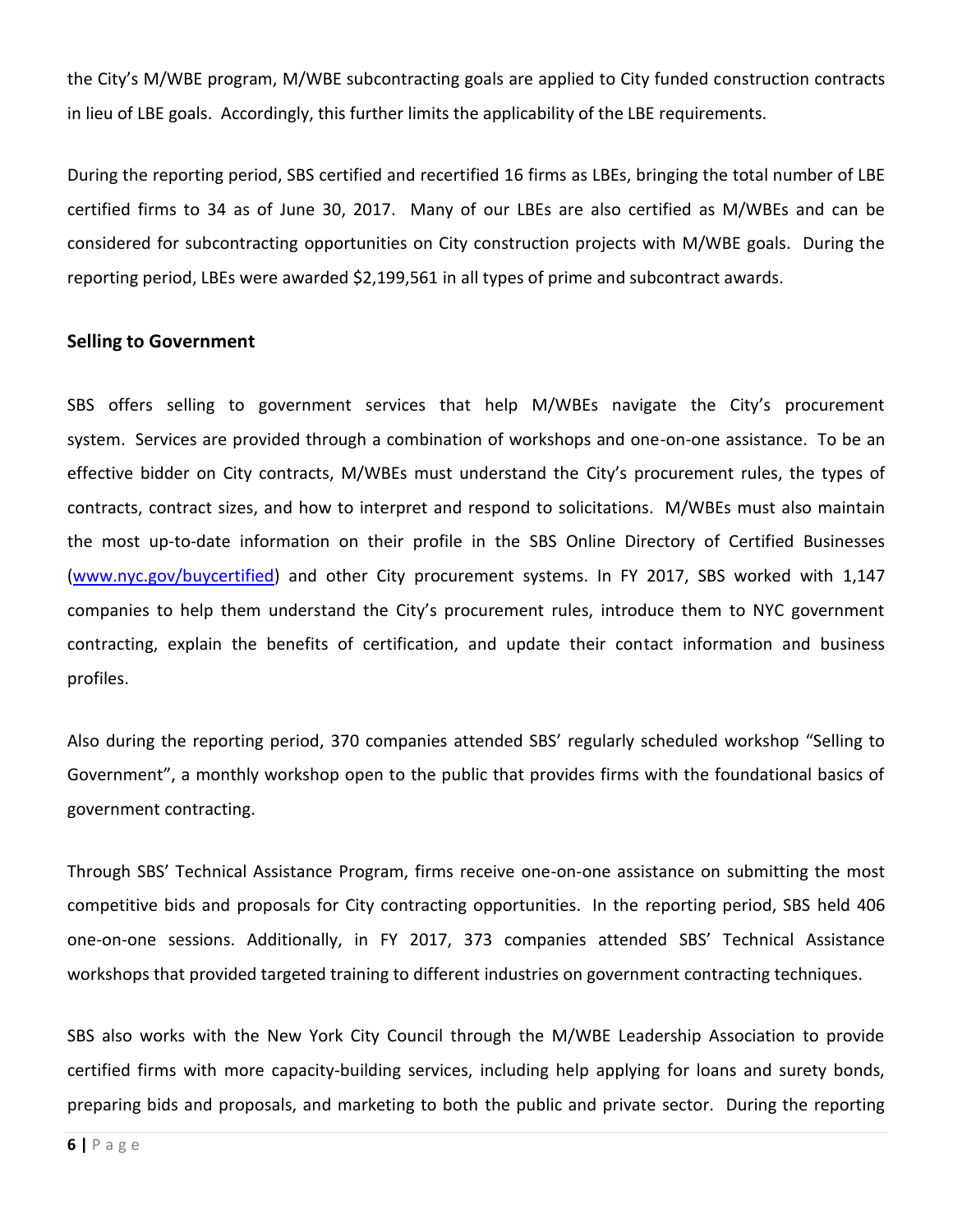period, member organizations sponsored 164 events, provided 1,097 one-on-one assistance sessions, assisted with 103 loan applications, and awarded 35 loans to M/WBEs.

#### **Capacity Building**

SBS administers a set of capacity-building programs and services for M/WBEs and small businesses that are designed to help firms better bid on, win, and perform on City contracts.

**Bond Readiness** provides M/WBE certified construction and trade companies with financial management skills to help them secure or increase surety bonds necessary to compete on City contracts. The program provides seven months of classroom and webinar training and one-on-one assistance, as well as introductions to a network of surety agents. Firms are encouraged to bid on City contract opportunities where appropriate. During the reporting period, twenty-two participants from 20 unique firms graduated from the fifth cohort in June 2017. Beginning in FY 2018, SBS will be offering two cohorts per fiscal year, through a condensed program. The next cohort is expected to begin at the end of October 2017 and has begun recruiting applicants.

**NYC Construction Mentorship** provides certified construction firms with greater access to City construction opportunities. Each firm receives eight months of classroom instruction and unlimited one-on-one mentorship and technical assistance, a business assessment, and a custom three-year growth plan for their business. Firms are encouraged to bid on City contract opportunities where appropriate and are provided guidance by MOCS and City agency personnel. During the reporting period, forty-one participants from 34 unique firms graduated from the fifth cohort in June 2017. Beginning in FY 2018, SBS will be offering two cohorts per fiscal year, through a condensed program. The next cohort is expected to begin in early October 2017 and has begun recruiting applicants.

**NYC Goods & Services Mentorship** is a new program that provides certified non-construction goods and services firms with education, mentoring and connections to City contracting opportunities. Each participating firm receives eight months of classroom instruction and unlimited one-on-one mentorship and technical assistance from subject matter experts, a business needs assessment, and a custom three-year growth plan for their business. City agency reps meet participating firms and introduce them to their procurement practices and contracting opportunities. Firms are encouraged to bid on City solicitations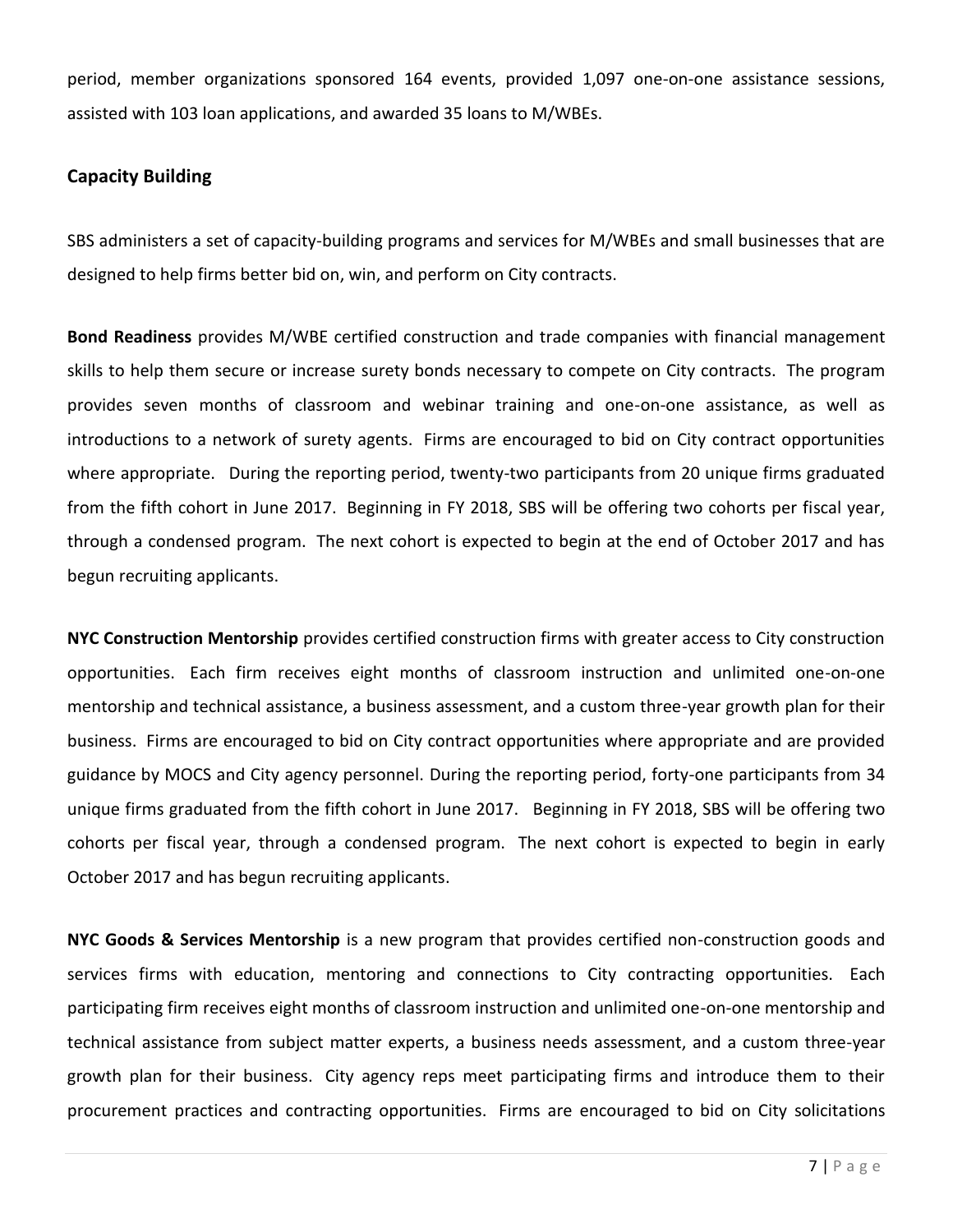where applicable, and are guided by MOCS and other agency staff on best practices. During the reporting period, thirty-eight participants from 37 unique firms graduated from the fifth cohort in July 2017. Beginning in FY 2018, SBS will be offering two cohorts per fiscal year, through a condensed program. The next cohort is expected to begin mid-October 2017 and has begun recruiting applicants.

Through **NYC Teaming**, M/WBEs and other small businesses learn how to partner with other firms in order to be able to bid on larger or new market contract opportunities. SBS offers a series of workshops and webinars that review different types of teaming arrangements, financial and legal issues, responding to RFPs and bids as teams, and marketing to potential partners. Each series culminates in a matchmaking event that facilitates industry-specific networking, brings firms together with City agency procurement representatives and prime contractors, and provides open requests for proposal and bids, when available, for participants to review with potential partners. In the reporting period, SBS held 10 workshops, two business matchmaking events, and four webinars attended by a total of 533 participants.

The **Corporate Alliance Program (CAP)** helps connect firms with contracting opportunities in the private sector in collaboration with 13 corporate partners. Becoming a supplier to a large corporation is a major step forward for any small business, providing not only income but credibility, stability, and business relationships that come with experience. With its CAP partners, SBS offers a workshop series that addresses key issues small businesses face when trying to break into the corporate supply chain. During the reporting period, CAP held 6 workshops and two business networking events as part of the "Navigating the Corporate Supply Chain" workshops series that provided 340 attendees with connections to corporate partners and some of their primes vendors. Additionally, four seminars and three group meetings of mentees were conducted for the 26 mentees in the CAP/NYC*EO* M/WBE Mentorship Program for goods and services.

**Strategic Steps for Growth** is a nine-month executive education program designed for M/WBEs, offered in partnership with the NYU Stern School of Business' W.R. Berkley Innovation Lab and NYU Division of Operations. An industry-specific class is also offered for business owners in the media, entertainment, and technology fields. The program provides participants with a new professional network, including business experts, university professors, and other business owners. It also offers participants guidance for every aspect of business operations focusing on capacity building for City and government contract opportunities for the enrolled M/WBEs and on private-sector opportunities for the enrolled media and entertainment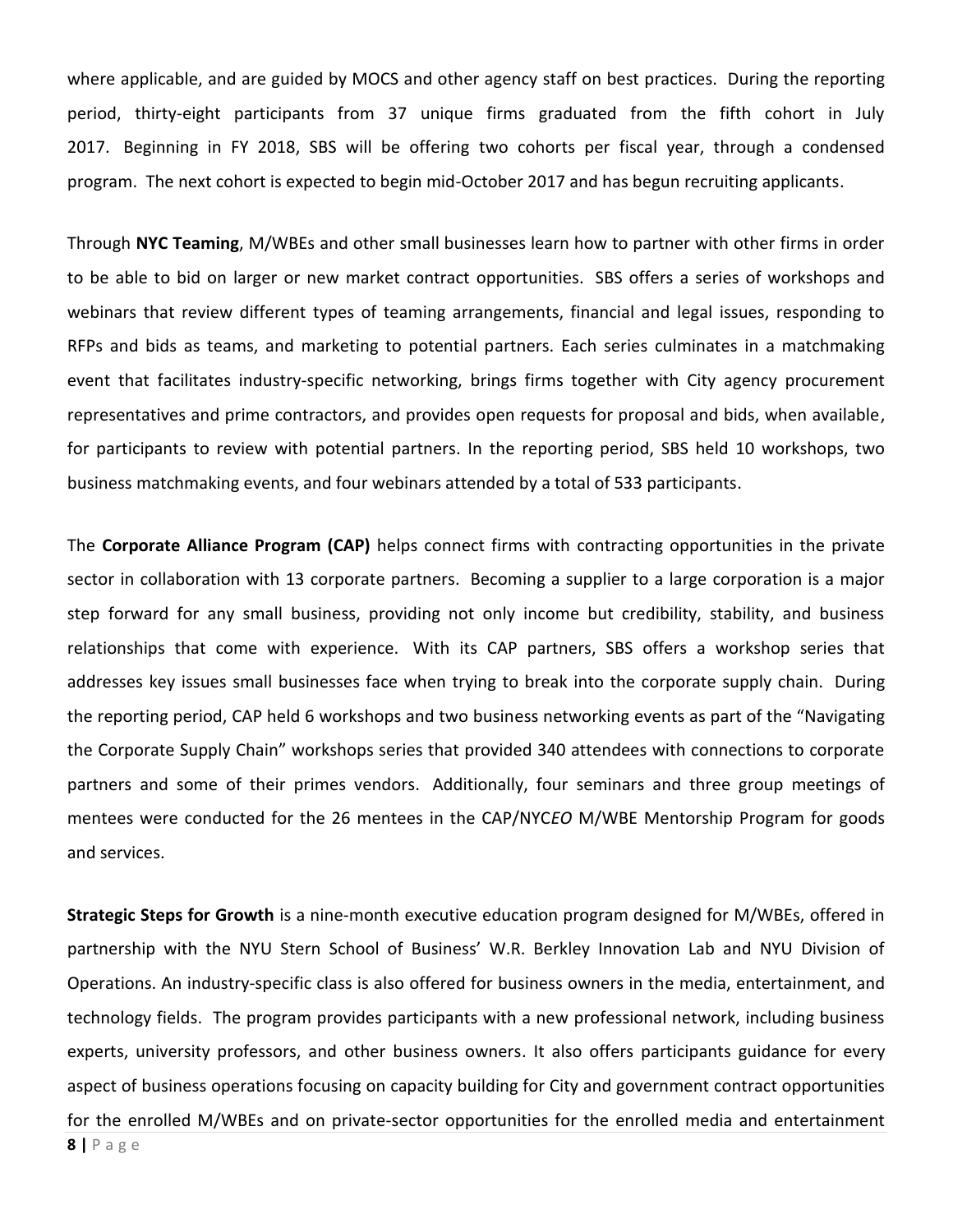firms. Participants learn the strategic skills needed to run a growing company and create a custom, threeyear growth plan for their businesses. In this reporting period, 12 M/WBE firms have enrolled, participated, and graduated from the 2016-2017 cohort.

During the reporting period, New York City Economic Development Corporation and SBS launched the **Contract Financing Loan Fund**. The Loan Fund enhances the ability of business owners to access the capital they need to win, take on and perform successfully on NYC contracts, and reduces the cost of capital to 3% annual interest rate. As of the end of the reporting period, \$865,575 had been disbursed through the Loan Fund since its launch.

#### **Program Compliance**

To ensure that all agency staff responsible for purchasing activities are knowledgeable about the M/WBE program and their agency's goals, SBS and MOCS conduct agency training sessions at the Citywide Training Center and specific trainings at agency offices. During FY 2017, 348 procurement professionals from 34 agencies attended 14 training sessions. The topics included Local Law 1 implementation, strategies and best practices used to identify M/WBEs for contract opportunities, Online Directory training, and enhancing M/WBE procedures in all contract areas.

During FY 2017, SBS completed the FY 2015 compliance audit of 5% of all open City contracts for which subcontractor utilization plans were established, including prime contracts awarded in FY 2014 and FY 2015, and 5% of all City contracts awarded to M/WBEs during the audit period. Fifteen prime contracts and forty-four subcontracts were randomly selected for the FY 2015 audit.

In September of 2016, Mayor Bill de Blasio announced the appointment of Deputy Mayor for Strategic Policy Initiatives Richard Buery as the new Director of the City's M/WBE program and the creation of the Mayor's Office of M/WBEs under the leadership of M/WBE Senior Advisor Jonnel Doris. During the reporting period, Deputy Mayor Buery and M/WBE Senior Advisor Jonnel Doris held four quarterly compliance meetings with agency commissioners and M/WBE officers to discuss utilization and agency initiatives to increase M/WBE performance. The first meeting was held on July 13, 2016 and was attended by 62 staff members representing 37 agencies. The second was held on October 14, 2016 and was attended by 65 staff members representing 36 agencies. The third meeting was held on January 26, 2017